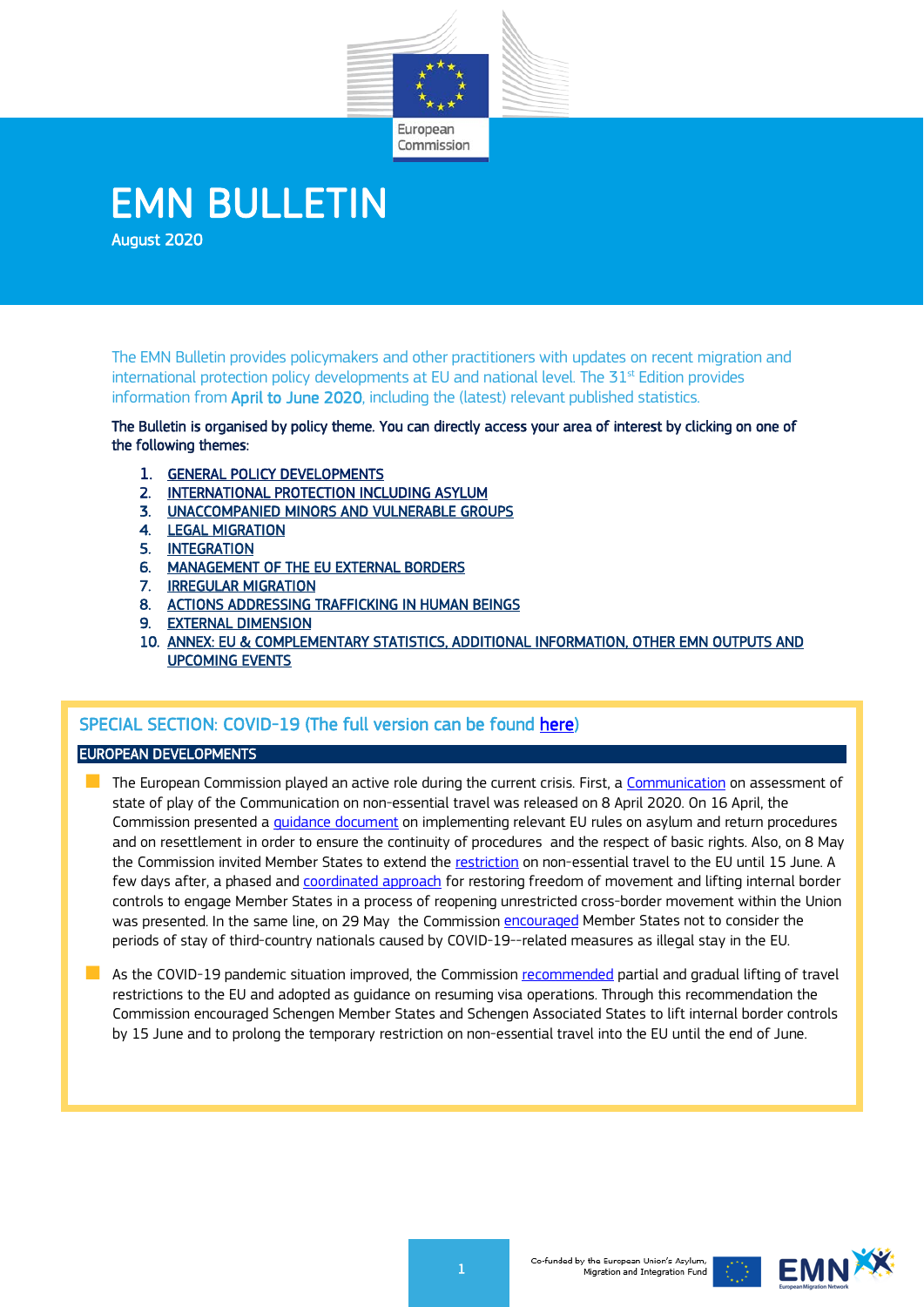# SPECIAL UPDATE: COVID-19 (The full version can be found [here\)](https://ec.europa.eu/home-affairs/what-we-do/networks/emn-bulletin_en)

The area of legal migration experienced additional changes during the reporting period due to the COVID-19 pandemic. Seventeen Member States (AT, BG, CZ, EE, EL, ES, FI, FR, HR, IE, IT, LU, LV, PL, PT, SI, SK) extended deadlines to apply for permits or speed up the procedures. The channels for applying were modified in eleven Member States (AT, CZ, EE, FI, FR, IE, IT, LT, MT, PT, SE) so applications can be submitted online or through prebooked appointments. Seven Member States (CY, FR, IT, LT, MT, SK) have resumed procedures for granting international protection/asylum and three Member States (CY, IT, LV) reported to have established protective measures affecting applications procedures. Lastly, Austria eased the requirements needed during immigration procedures for safety reasons while Finland reduced the fees required to apply for permits. Due to the Coronavirus pandemic consequences, the Finnish Immigration Service granted a permit for approximately 8 700 seasonal workers from outside the European Union.

- In the area of unaccompanied minors (UAMs) and vulnerable groups, two Member States (AT, FR) transferred minors to alternative facilities in which protective measures are observed. Italy suspended solidarity programs of temporary protection of minors, but specific forms of national solidarity were organised by institutions, associations, families and parishes, offering hospitality, for a maximum of 120 days, to minors who come from specific countries and who find themselves in specific situations.
- Regarding international protection (including asylum and resettlement), thirteen Member States (BE, BG, CY, DE, IT, LU, NL, PT, SI, SK) reported having adopted protective measures aimed at preventing the spread of COVID-19 during the procedures. FR organized sheltering measures for all persons without accommodation and implemented the extension of the validity for allowances for asylum seekers. In the same line, seven Member States (BE, EE, IE, IT, FI, MT, PT) suspended partially or completely the procedures and interviews (PL – the procedures were ongoing, however, interviews were suspended for a while). Belgium and Malta encouraged the use of telematic means to apply or do paperwork. Six Member States extended relevant permits or certificates due to COVID-19 (AT, FR, IE, IT, LU, PT) while residence permit operations were resumed completely or partially by eight Member States (BG, CY, DE, FR, LU, MT, NL, SI).
- Deadlines and requirements for certain courses and modules due to be completed for integration purposes have been eased in Austria and France, suspended in Spain and Luxembourg, and transformed into online courses (LU) or other alternatives in France, Luxembourg and Malta. Three Member States (AU, IE and PT) have started information campaigns about COVID-19 in different languages to be able to reach migrants in their native languages. Economic support for struggling businesses and individuals has been provided in Estonia, Italy and the Czech Republic. Lastly, local administrations and NGOs have put in place integration projects in Poland.
- The management of the **Schengen borders** and the **EU external borders** has been strongly influenced by the pandemic. Eleven Member States (AT, CZ, CY, EE, FR, HR, LT, PL, PT, SI, SK) reported to have eased travel restrictions that were put in place during the lockdown and seven Member States (AT, CZ, CY, EE, LT, LV, SK) implemented different security measures depending on the country of origin of incoming travellers.
- The way in which authorities tackle **irregular migration and return** has been greatly influenced by the limitations on air traffic imposed by the measures implemented to stop COVID-19 from spreading. Nine Member States (DE, EE, ES, FR, HR, IE, MT, PT, SK) reported to have suspended or limited return operations due to the current situation while Luxembourg and Latvia pushed deadlines to apply for permits to avoid putting third country nationals in an irregular situation. Luxembourg extended the deadlines for the renewals of permits that expired or the legalisation of stay if the short-stay visa exceeded 90 days.
- Belgium resumed return operations after deconfinement started. Italy put in place measures aimed at increasing surveillance while Portugal implemented protective measures at detention centres.
- **Finally, the external dimension** of the migration policies of some Member States has also been affected by the COVID-19 pandemic. The Czech Republic and Hungary redirected international funds to help third countries struggling to cope with COVID-19 and Estonia called for the creation of a digital platform that could help to match innovative solutions to the needs of partner countries in terms of dealing with the COVID-19 crisis.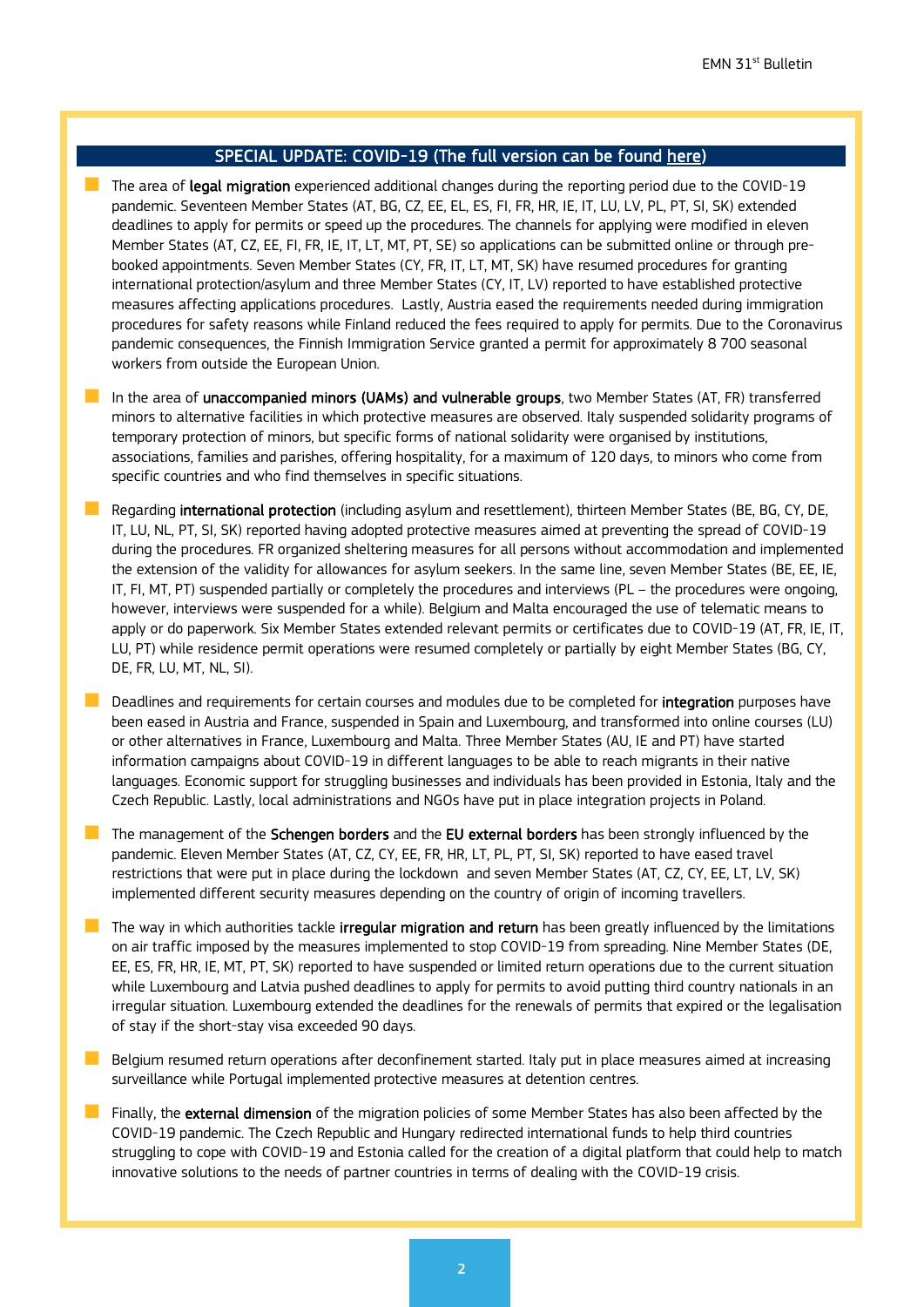## SPECIAL NOTE: EMN publications and events

The first EMN webinar took place on 17 June. With around 340 participants, the webinar served as a launch of the EMN Annual Report on Migration and Asylum 2019 which was [published](https://ec.europa.eu/home-affairs/content/emn-annual-report-migration-and-asylum-2019_en) on the same day.

On 24 June, the Croatian Presidency - EMN annual [e-conference](https://emn.gov.hr/hr-emn-pres-conference/505) was held. The focus of the event was migration management on the Eastern Mediterranean – Western Balkan Route while ensuring the protection of migrants' fundamental rights.

A new EMN Inform and a study were published during the period April – June 2020. The Inform on Missing unaccompanied minors in the EU, Norway and the UK was [published](https://ec.europa.eu/home-affairs/sites/homeaffairs/files/00_eu_inform_uam_2020_en_0.pdf) in April. This inform is the result of the cooperation between the EMN and two NGOs working in the area of unaccompanied minors (Missing Children Europe and Save the Children).

The study on "Comparative overview of national protection statuses in the EU and Norway" wa[s published](https://ec.europa.eu/home-affairs/content/emn-study-comparative-overview-national-protection-statuses-eu-and-norway_en) in May. It provides updated information on the different protection statuses in the EU and Norway.

## **GENERAL POLICY DEVELOPMENTS**

## EU DEVELOPMENTS AND UPDATE

No new developments.

NATIONAL DEVELOPMENTS

**France:** The Court of Auditors published a report on the entry, residence and initial reception of foreign

Judgment of the European Court of **Justice** 

[Joined cases C-924/19 PPU et C-925/19 PPU](http://www.europeanmigrationlaw.eu/en/articles/news/court-of-justice-judgement-fms-and-others-joined-cases-c-92419-ppu-et-c-92519-ppu.html)

On 14 May, the CJEU published a judgement concerning the joined cases C-924/19 and 925/19 concerning, inter alia, the accommodation of asylum seekers in the Röszke transit zone at the Hungarian-Serbian border and the grounds of inadmissibility for asylum applications. According to this judgement, the placing of asylum seekers or third-country nationals who are the subject of a return decision in the Röszke transit zone at the Serbian-Hungarian border must be classified as detention.

[nationals](https://www.ccomptes.fr/fr/publications/lentree-le-sejour-et-le-premier-accueil-des-personnes-etrangeres) on 5 May 2020. The report formulates 14 recommendations that could contribute to improve the efficiency of the procedures and measures implemented, particularly through a simplification of the residence regime, the organization of asylum seekers' accommodation and the reorganization of the economic migration with quotas.

**Ireland**: The Irish Supreme Court recalled European Court of Human Rights jurisprudence on the rights of refugees to family unity, [holding](https://beta.courts.ie/view/judgments/5233d3ad-29b9-4f07-9536-65eb166a1784/651d0b0e-e1a0-440e-b778-bb5d6115b6a4/2020_IESC_32.pdf/pdf) on 19<sup>th</sup> June that by acquiring Irish citizenship, a refugee did not extinguish their right to apply for family reunification in Ireland under the Refugee Act 1996.

Lithuania: the Migration Department [published](https://vrm.lrv.lt/lt/naujienos/migracijos-departamentas-pristato-2019-m-migracijos-metrasti) the 16<sup>th</sup> Migration Yearbook with the main data and events of the year 2019, including reform of the migration processes management system and the creation of MIGRIS – Electronic migration services system. The data shows that the number of foreigners living in Lithuania increased by 27.9 % in 2019, and they make up 2.08 % of the total population (58 000 of the total 2.8 million).

Netherlands: The Council of State has determined that the Dutch government must investigate the consequences of someone losing their EU citizenship as a result of the loss of Dutch citizenship. If the national government decides that the consequences of the loss of EU citizenship are disproportionate, the applicant will regain Dutch citizenship with retroactive effect.

**If Italy**: On 19 May 2020, the Italian Government adopted Decree-Law n. 34, titled "*Urgent measures in the* area of health, support to work and the economy, as well as social policies related to the epidemiological emergency from COVID-19'. It contains several novelties with respect to regularisation of residence and employment relationships.

From June 1 to August 15, 2020 it will be possible to file a request for a residence permit so as to promote the transformation of undeclared work into regular employment in the following sectors of the labour market:

- agriculture, husbandry, fishing and related activities;
- ˗ personal assistance services;

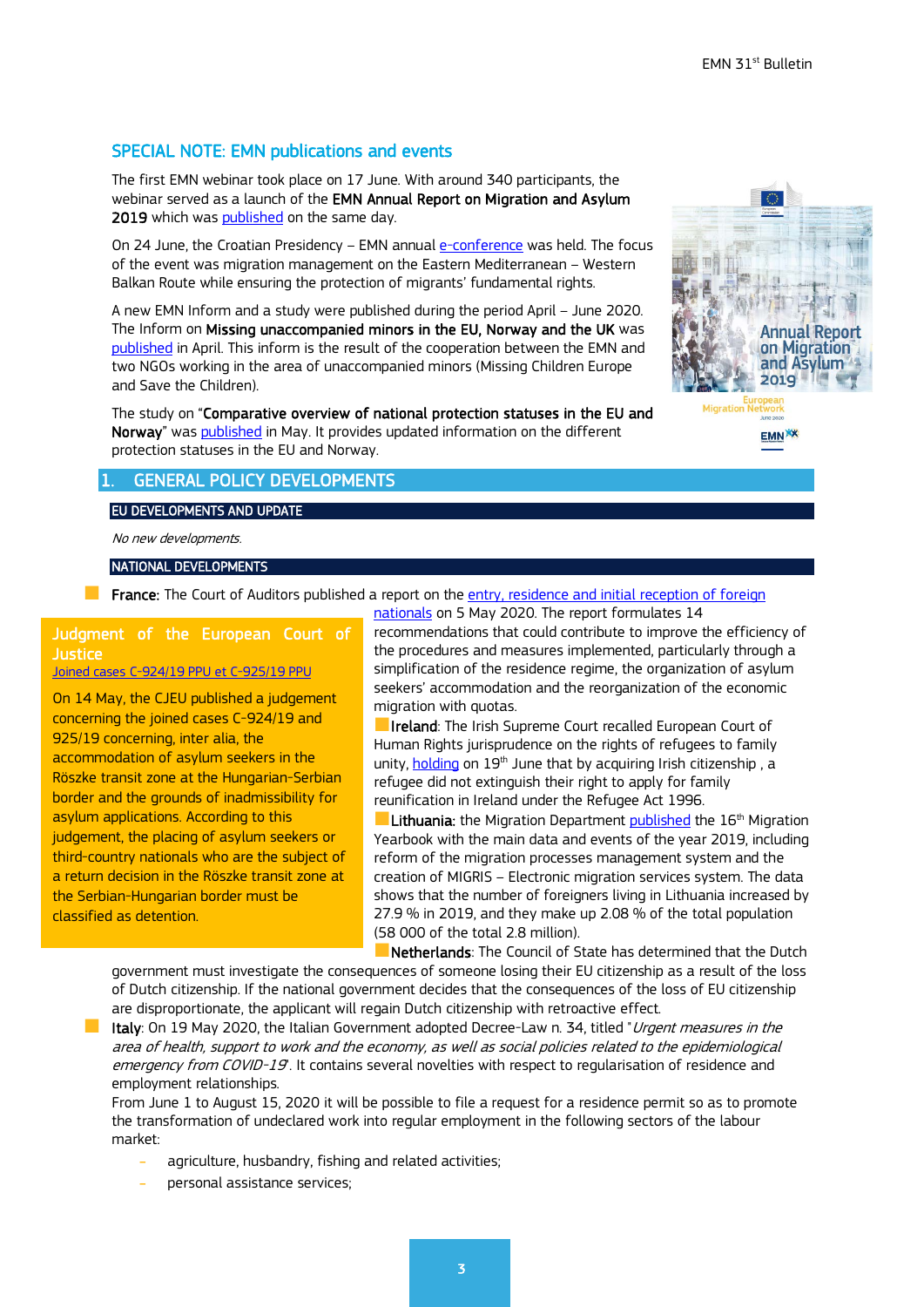˗ domestic work.

# <span id="page-3-0"></span>2. INTERNATIONAL PROTECTION INCLUDING ASYLUM

#### EU DEVELOPMENTS AND UPDATES

#### No new developments.

#### LATEST RELEVANT STATISTICS

On 15 June 2020, Eurostat [published](https://ec.europa.eu/eurostat/statistics-explained/index.php/Asylum_quarterly_report) statistics on asylum seekers for the first quarter of 2020. The number of first-time asylum applicants in the EU-27 increased by 2 % in the first quarter of 2020 compared with the same quarter of 2019 and decreased by 12 % compared with the fourth quarter of 2019. The top 3 nationalities were Syrian, Afghan and Venezuelan, lodging 19 290, 14 875 and 13 035 applications, respectively. Colombians (7 200 more applicants compared with the first quarter of 2019) contributed most to the overall increase in first-time asylum applicants in absolute terms, followed by Afghans (+4 700), Syrians (+2 500), Venezuelans (+2 200) and Peruvians (+1 800 ).

#### NATIONAL DEVELOPMENTS

- **Belgium:** On 5 May 2020, the ECtHR handed down its decision in [MN and Others v. Belgium,](https://hudoc.echr.coe.int/eng#%7B%22itemid%22:%5B%22001-202468%22%5D%7D) a case testing whether a Syrian family's humanitarian visa application at the Belgian embassy in Beirut entailed the state's obligation to allow entry to individuals who might be at risk of ill-treatment. The Syrian family wanted to apply for asylum once in Belgium. The Court ruled that the process of applying for a visa in person did not bring the applicants under Belgian jurisdiction, declaring the case inadmissible.
- **Estonia**: A new surveillance measure appearing for counselling was [adopted](https://www.riigiteataja.ee/en/eli/530062020004/consolide) into legislation. The measure is applied to both applicants for international protection and irregular migrants by the Police and Border Guard Board.
- **Finland:** The Finnish Immigration Service will receive EUR 12 million in [EU financial support](https://intermin.fi/en/-/finnish-immigration-service-to-receive-eur-12-million-in-eu-financial-support-for-reception-of-175-asylum-seekers-from-the-mediterranean) for reception of 175 asylum seekers from the Mediterranean. The Asylum, Migration and Integration Fund (AMIF) will grant the financial support for the reception of asylum seekers from the Mediterranean region. The first asylum seekers from the Mediterranean to be [relocated](https://migri.fi/en/-/first-asylum-seekers-from-the-mediterranean-to-be-relocated-to-finland-in-july) consist of approximately 25 minors from Greek refugee camps. In addition to Greece, Finland will be receiving relocated asylum seekers from Cyprus and Malta.
- **France:** On 5 May, an [order](https://www.legifrance.gouv.fr/affichTexte.do?cidTexte=JORFTEXT000041865597&categorieLien=id) amending the initial period of validity of the asylum claim certification and its renewal period was issued. Henceforth, under the regular procedure, the asylum claim certification is valid for an initial period of ten months and six months under the accelerated procedure (before it was one month for both procedures) and is renewable per six month period
- **Croatia:** In June 2020, training was held as part of the EASO program for the module Gender, gender identity and sexual orientation. Two online trainings for the Dublin III and Inclusion Advance are in progress.
- **Hungary:** Having regard to the decision of the ECJ, the Hungarian transit zones of Röszke and Tompa were closed on 20 May. Persons placed in the transit zones were transferred to other reception facilities.
- **IFFICH AND IN A** Ireland: On 23 April, the Ombudsman published the annual [commentary](https://www.ombudsman.ie/publications/reports/the-ombudsman-direct-prov-1/) on the direct provision system (system of asylum seeker accommodation used in Ireland) covering the calendar year of 2019. The Department of Justice and Equality released on 9 June the details of a [briefing note](https://www.gov.ie/en/press-release/cce37-statement-by-ministers-flanagan-and-stanton-regarding-the-direct-provision-system/) on the progress of an Expert Group on direct provision which identified measures to improve conditions for asylum seekers in the system.
- **If Italy:** According to data published by the Italian National Asylum Commission, almost 10 972 asylum applications were submitted from 1 January to 12 June 2020. The main geographical areas of origin of the applicants are Asia (40 %) and Africa (37%), then America (17 %) and Europe (6 %).
- **Lithuania:** The State Border Guard Service and Lithuanian Red Cross Society (LRCS) signed a cooperation [agreement](http://www.pasienis.lt/lit/Vsat-ir-raudonojo-kryziaus-draugija-pasirase-bendradarbiavimo-susitarima-foto) which authorizes LRCS to provide psychological, social, legal and other support for vulnerable foreigners, regardless of their legal status.

According to a new [report](https://migracija.lrv.lt/uploads/migracija/documents/files/Migracijos%20metra%C5%A1%C4%8Diai/MIGRACIJOS%20METRA%C5%A0TIS_2019%20(1).pdf) from the Migration department, in 2019 there was a record in the the number of lodged asylum applications in Lithuania. In the last 5 years the average number of asylum seekers in Lithuania was 476,8. In 2019, 646 foreigners have applied for asylum in the country.

 Luxembourg: On 7 April 2020, the Minister of Foreign and European Affairs declared that Luxembourg would receive twelve UAMs staying in the Greek islands. On 15 April 2020, twelve UAMs of Afghan and Syrian origin, aged 11 to 15 years old [arrived](https://gouvernement.lu/fr/actualites/toutes_actualites/communiques/2020/04-avril/15-arrivee-mineurs-relocalisation.html#:%7E:text=En%20date%20du%2015%20avril,de%20Lesbos%2C%20Samos%20et%20Chios.) in Luxembourg.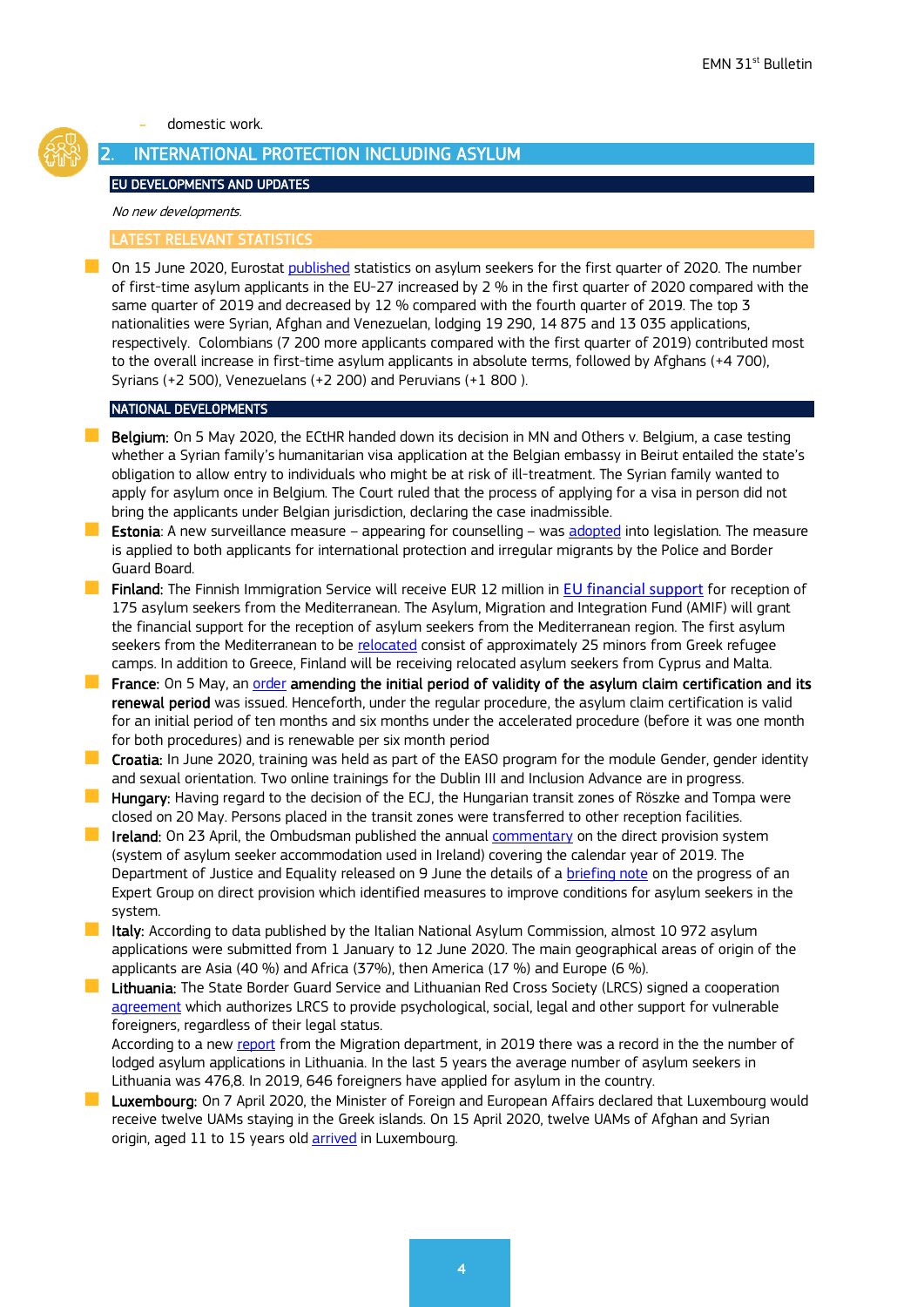The National Reception Office (ONA) and the Integration Department of the Ministry of Families, Integration and the Greater Region have launched a call for projects [within the framework of the AMIF](https://ona.gouvernement.lu/en/coordination-et-cooperation/fonds-amif/AMIF-appel-a-projets-2020.html) for the projects in following fields:

- promotion of maternal and child health;
- ˗ promoting health and healthy living in the community in accommodation facilities; for applicants for international protection.
- **Malta:** In May 2020, the [Refugees Act](http://www.justiceservices.gov.mt/DownloadDocument.aspx?app=lp&itemid=30152&l=1) was amended to include Morocco, Algeria, Tunisia, Egypt and Bangladesh as safe countries of origin.
- **Netherlands:** In 2019 three [designated officials](https://www.rijksoverheid.nl/actueel/nieuws/2020/05/13/vorig-jaar-meer-diefstal-en-overtreding-huisregels-door-asielzoekers) of organisations cooperating in the immigration process were appointed to prevent nuisance caused by asylum seekers. To further tackle the nuisance, a fourth designated official will be appointed,  $\in$  1 million will be made available for local initiatives and an additional toolkit for municipalities with measures is being prepared.

Greece: Legislative developments took place regarding asylum procedures in Greece. In 12 May 2020 the [Law 4686 Gov. Gazette A 96/12-05-20](http://asylo.gov.gr/wp-content/uploads/2020/05/%CE%9D-4686-2020.pdf) was passed, introducing various amendments to the existing legislation. The new law aims at ameliorating the asylum procedures to accelerate the status determination procedure. Furthermore, various administrative issues are regulated. The amendments relate, among others, to the time limits and the special requirements defining the asylum procedures, the introduction of the registry of rapporteurs and Greek asylum working groups in the asylum procedure, the harmonisation of the procedures between first reception authorities and Greek Asylum Service as well as the further harmonisation between national and European legislation in compliance with international standards of asylum procedures. Information technology means are also introduced through the entire asylum process by the new law.

Furthermore, an important legislative amendment was introduced regarding the issuance of travel documents to applicants and beneficiaries of international protection. Through this decision, some administrative issues observed in practice are regulated. Notably the decision stipulates that the Greek Asylum Service (GAS) regional authorities receive travel documents in cases that the decision is issued from Appeals Committees and that there's a control of the criminal record during ESTIA the submission of the application.

Legislative framework was established for the "ESTIA II: Rental accommodation scheme for asylum seekers". The program aims to continue to provide safe and decent living conditions for applicants for international protection and refugees residing in the country, through the provision of housing in apartments and buildings, in conjunction with the provision of accompanying services.

# <span id="page-4-0"></span>UNACCOMPANIED MINORS (UAMs) AND VULNERABLE GROUPS

### EU DEVELOPMENTS AND UPDATES

## No new developments.

#### NATIONAL DEVELOPMENTS

- Cyprus: 30 vulnerable asylum seekers are going to be relocated from Cyprus to Finland, in cooperation with EASO. A grant agreement has been signed between the European Funds Unit of Ministry of Interior and Cyprus' Asylum Service. The total budget of the project is € 21 020 and is co-funded by the Asylum, Migration, Integration Fund.
- Germany: On 18 April 2020, 47 unaccompanied children and young people from Greek island camps arrived in Germany. As part of a European effort, the Federal Government decided to make a humanitarian contribution to help Greece cope with the difficult humanitarian situation on the Greek islands, and above all to improve the situation of children in migrant hotspots.
- **Extonia:** A new information sharing system was *[introduced](https://www.sotsiaalkindlustusamet.ee/et/uudised/asutuste-vahel-muutub-infovahetus-abivajavate-laste-ja-taiskasvanute-kohta-kiiremaks)* by the national authorities to exchange information faster on children and adults in need of assistance.
- **France:** On 28 May 2020 a [law proposal](http://www.assemblee-nationale.fr/dyn/15/textes/l15b3023_proposition-loi) introducing the possibility to simplify the administrative procedures for foreign minors over 15 years deprived of the protection of their family was adopted in first reading by the Senate. A [decree](https://www.legifrance.gouv.fr/eli/decret/2020/6/23/SSAA2003353D/jo/texte/fr) regarding the State's lump-sum contribution to the protection and situation assessment of unaccompanied minors was adopted on 23 June 2020. It establishes in particular the possibility for the State to differentiate the reimbursement amount related to the evaluation of minority and of the degree of isolation (lump sum of € 500 since the decree of 28 June 2019) especially if the Regional Council requests to consult the supporting files for the minority evaluation.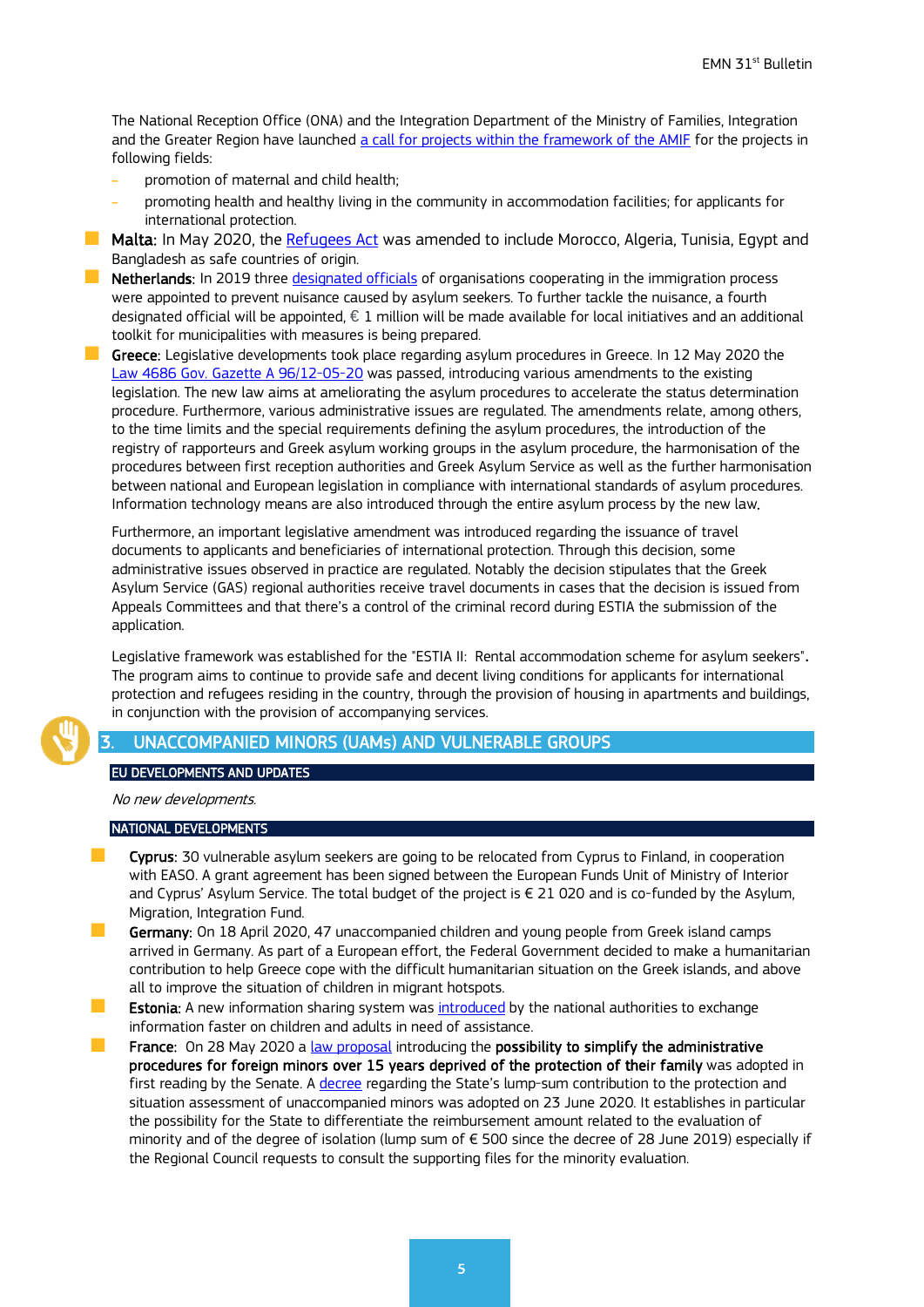- **Croatia:** In June 2020, a meeting was held between representatives of the Asylum Department of the Ministry of Interior and representatives of the Ministry for Demography, Family, Youth and Social Policy to improve cooperation in the implementation of family reunification within the Dublin procedure. Following that, a standard operative procedure (SOP) is being drafted to contribute to the coordination in process of family reunification of UAM.
- Ireland: On 19 June, the Department for Children and Youth Affairs [welcomed](https://www.gov.ie/en/press-release/ffa11-minister-welcomes-the-arrival-of-8-young-people-from-greece/) the arrival in Dublin of eight unaccompanied minors from a refugee camp in Greece under the Irish Refugee Protection Programme (IRPP).
- **If a** Italy: On 22 June, the Directorate General for Immigration and Integration Policies published the [data](https://www.lavoro.gov.it/temi-e-priorita/immigrazione/focus-on/minori-stranieri/Documents/Report-MSNA-mese-maggio-2020.pdf) updated to 31 May 2020 of Unaccompanied Foreign Minors.
- **Malta:** The authorities worked with EASO on the operational procedure to improve the vulnerable assessment and strengthen the team conducting them. During this period interviews were conducted by the new personnel and the first orientation meeting was held. In mid-June the age assessment team started performing the assessment and 120 minors were moved from closed to open centres.
- **Netherlands**: The Netherlands and Greece are forging a [partnership](https://www.rijksoverheid.nl/actueel/nieuws/2020/06/18/samenwerking-met-griekenland-voor-opvang-en-voogdij-formeel-bezegeld) for the purpose of improving the reception and protection of unaccompanied foreign minors arriving in Greece. This partnership will focus on setting up and consolidating a guardianship scheme in Greece, receiving unaccompanied minor asylum seekers in Greece, and supervising unaccompanied minors after the completion of their asylum procedure.
- Greece: Law 4686 Gov. Gazette A 96/12-05-20 introduced the definition of the responsible authority for the protection of UAMs and separated children in art.4 as the Secretary Special for the protection of UAMs aiming at the protection of the best interest of the child and family unity.

# <span id="page-5-0"></span>**LEGAL MIGRATION**

## EU DEVELOPMENTS AND UPDATES

EU development on 20 May 2020, the Commission issued a quidance note on citizens' rights relating to the Agreement on the withdrawal of the United Kingdom of Great Britain and Northern Ireland from the European Union and the European Atomic Energy Community. It is purely informative and should not be interpreted as stating the official position of the European Commission. The note includes definitions and guidance on rights and obligations relating to residence, residence documents, workers and self-employed persons and on professional qualifications.

#### NATIONAL DEVELOPMENTS

- **Estonia:** The parliament [approved](https://www.siseministeerium.ee/en/news/estonia-be-one-first-countries-world-create-digital-nomad-visa) digital nomad visa related amendments (which will come into force from 1 July), making Estonia is one of the first countries in the world to [create](https://www.riigikogu.ee/tegevus/eelnoud/eelnou/69678ce3-fca3-4163-8a9d-54a71e0fdcbb/V%C3%A4lismaalaste%20seaduse%20muutmise%20seadus) a digital nomad visa.
- **Finland:** Due to the coronavirus pandemic, berry and vegetable farms and fields in Finland may now receive 9 000 seasonal workers from outside the European Union. The Finnish Immigration Service has [granted](https://migri.fi/en/-/kausityohakemusten-kasittely-on-edennyt-pitkalle) a permit for approximately 8 700 seasonal workers.
- **IF Ireland:** The Department of Justice and Equality [announced](http://www.justice.ie/en/JELR/Pages/PR20000118) on 22 June a new online registration renewal system for non-EEA students based in Dublin who are eligible for renewal of their permission to reside.
- **Portugal:** [Order no. 5793-A/2020](https://dre.pt/application/conteudo/134516291) implemented a simplified procedure for examining applications for the granting of residence permits. This order determines the implementation of a simplified procedure for applications for the granting and renewal of residence permits, making it possible to substantially reduce service times at the branches of the Immigration and Borders Service (SEF) for around 250 thousand foreign citizens.

# <span id="page-5-1"></span>**INTEGRATION**

## EU DEVELOPMENTS AND UPDATES

No new developments.

### NATIONAL DEVELOPMENTS

**Belgium:** In the coming months, the Home Affairs Committee of the Belgian Parliament will discuss a [legislative proposal](https://www.dekamer.be/FLWB/PDF/55/0877/55K0877001.pdf) to introduce a preparatory phase in the country of origin on (civic) integration for foreigners applying for family reunification. EMN Belgium provided the Parliament with a comparative overview of this policy, focusing mainly on the neighbouring countries.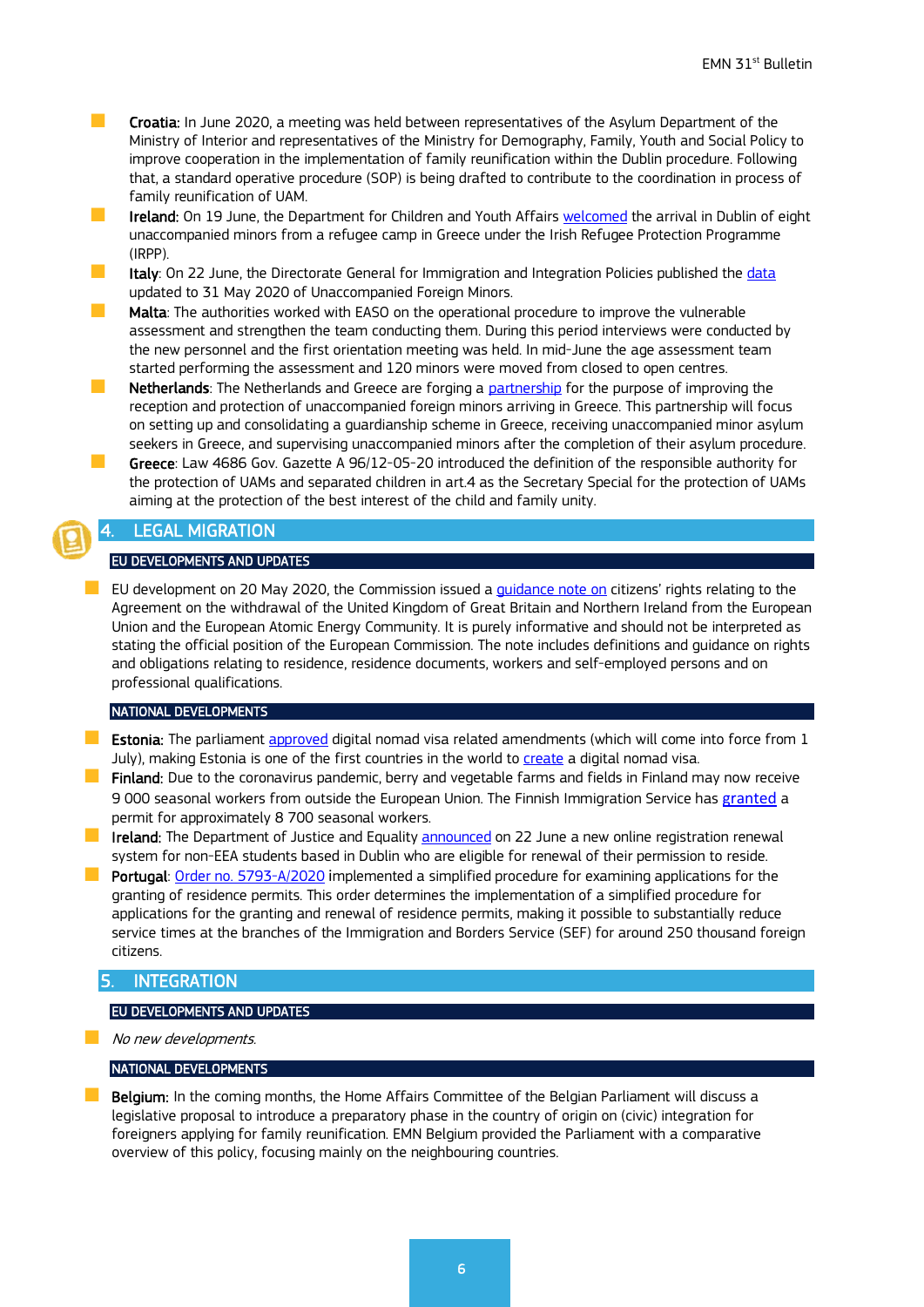**Estonia:** The Ministry of Social Affair[s announced](https://www.sm.ee/en/news/provision-job-mediation-helps-reduce-seasonal-labour-shortages) that short-term foreign workers, who are currently unemployed, but have the right to continue working in Estonia in case they find a job, have the possibility to receive job mediation.

The Tallinn City Centre government and the Ministry of the Interior [entered](https://www.siseministeerium.ee/en/news/tallinn-city-centre-district-will-start-supporting-integration-new-immigrants-more) into a partnership agreement to develop an action plan to support the integration of new immigrants.

**Croatia:** In March 2020 the Ministry of Interior and the NGO "Centre for the Culture of Dialogue" concluded an agreement on the allocation of financial resources for the implementation of the project "New Neighbours inclusion of persons who have been granted international protection in Croatian society", aiming at improving their living conditions (through AMIF). The implementation of the project began in April 2020.

**I** Ireland: On 19 June, the membership of a new and independent Anti-Racism Committee, tasked with drafting a new Action Plan Against Racism was [announced.](http://www.justice.ie/en/JELR/Pages/PR20000115) The Minister of State with responsibility for Equality, Immigration and Integration [announced](http://www.justice.ie/en/JELR/Pages/PR20000114) a call for applications under the 2020 Communities Integration Fund.

**Luxembourg:** The National Reception Office and the Integration Department of the Ministry of Families, Integration and the Greater Region have launched a call for projects [within the framework of the AMIF](https://ona.gouvernement.lu/en/coordination-et-cooperation/fonds-amif/AMIF-appel-a-projets-2020.html) for the projects carrying out studies:

- on the integration needs of third-country nationals residing in Luxembourg;
- ˗ on the participation of third country nationals in association life in Luxembourg and on the role and characteristics of associations for the successful integration of third country nationals in Luxembourg.

The Ministry of Education, Children and Youth published a brochure ["Les classes à régime linguistique](http://www.men.public.lu/catalogue-publications/themes-transversaux/scolarisation-eleves-etrangers/brochures-parents/rls/fr.pdf)  [spécifique / The classes with a specific linguistic system"](http://www.men.public.lu/catalogue-publications/themes-transversaux/scolarisation-eleves-etrangers/brochures-parents/rls/fr.pdf) meant for parents of children for whom either the German or French language constitutes a challenge.

- Netherlands: As of 1 May, compulsory [integration courses](https://www.rijksoverheid.nl/documenten/kamerstukken/2020/04/09/tk-voortgang-taskforce-onderzoek-significant-maatregelen-en-aanbevelingen-en-tijdpad) for Turkish nationals with an asylum status are required in order to obtain a permanent residence permit. From 1 July 2021, integration courses are compulsory for all Turkish nationals moving to the Netherlands. Municipalities will receive an extra 35.2 million euros per year for their directing role in the [new civic integration system.](https://www.rijksoverheid.nl/documenten/publicaties/2020/04/28/voi-betuurlijke-aspraken) In addition, they receive a one-off 36.5 million euros for the implementation costs. The new law will take effect on 1 July 2021.
- Poland: The city of Poznan, together with the Center for Migration Research Foundation and the International Organization for Migration (IOM) have joined forces to provide services for migrants in one place - by restyling the project called "AKTYWATOR WLKP - supporting integration of migrants in the Wielkopolska region. On 30 April, a free series of meetings "We help foreigners to live in Poland" began. The action is directed at foreigners living in the Western Subregion. The purpose of the meetings is to integrate foreigners, exchange information on job offers, conditions of stay in Poland, discuss needs and provide legal advice. In Bielsko-Biała, the Center for the Integration of Foreigners "myBB" was created, with the main aim to support foreigners with information and to organize projects for integration with the local community. The services include help with formalities and challenges of everyday life as well as support in contacts with offices, employers and health care and education institutions.

# <span id="page-6-0"></span>6. MANAGEMENT OF THE EU EXTERNAL BORDERS

## EU DEVELOPMENTS AND UPDATES

 [Figures](https://ec.europa.eu/home-affairs/news/20200504_visa-statistics-schengen-states-issue-15-million-visas-for-short-stays-in-2019_en) published by the European Commission show that the consulates of the Schengen States received almost 17 million applications for short-stay visas in 2019, a considerable increase of 5.9% since 2018. The three largest source countries all experienced solid growth, with applications in Russia topping 4 million (+11.8%) for the first time in five years, demand in China reaching almost 3 million (+5.2%), and applications in India exceeding 1 million (+5.6%) for the first time ever.

## NATIONAL DEVELOPMENTS

- **Cyprus:** The national authorities in Cyprus have prepared the draft of the national Integrated Border Management strategy which is undergoing national interagency consultations.
- **Estonia:** The Estonian parliament [passed](https://www.siseministeerium.ee/en/news/flexibility-involving-assistant-police-officers-members-defence-league-and-military-servicemen) the act facilitating the involvement of assistant police officers, members of the Defence League and military servicemen in police work during the emergency situation. With the [decision](https://www.siseministeerium.ee/et/uudised/siseminister-mart-helme-ppa-pohimaaruse-muutmisega-astusime-esimese-sammu-eraldiseisva) of the Minister of the Interior a division of border guard was created within the Police and Border Guard Board.
- Croatia: In June 2020, a total of 3 trainings (total of 75 participants) were held for leaders of groups for the protection of the state border in Tactics of apprehension of migrant groups. Croatia also sent support to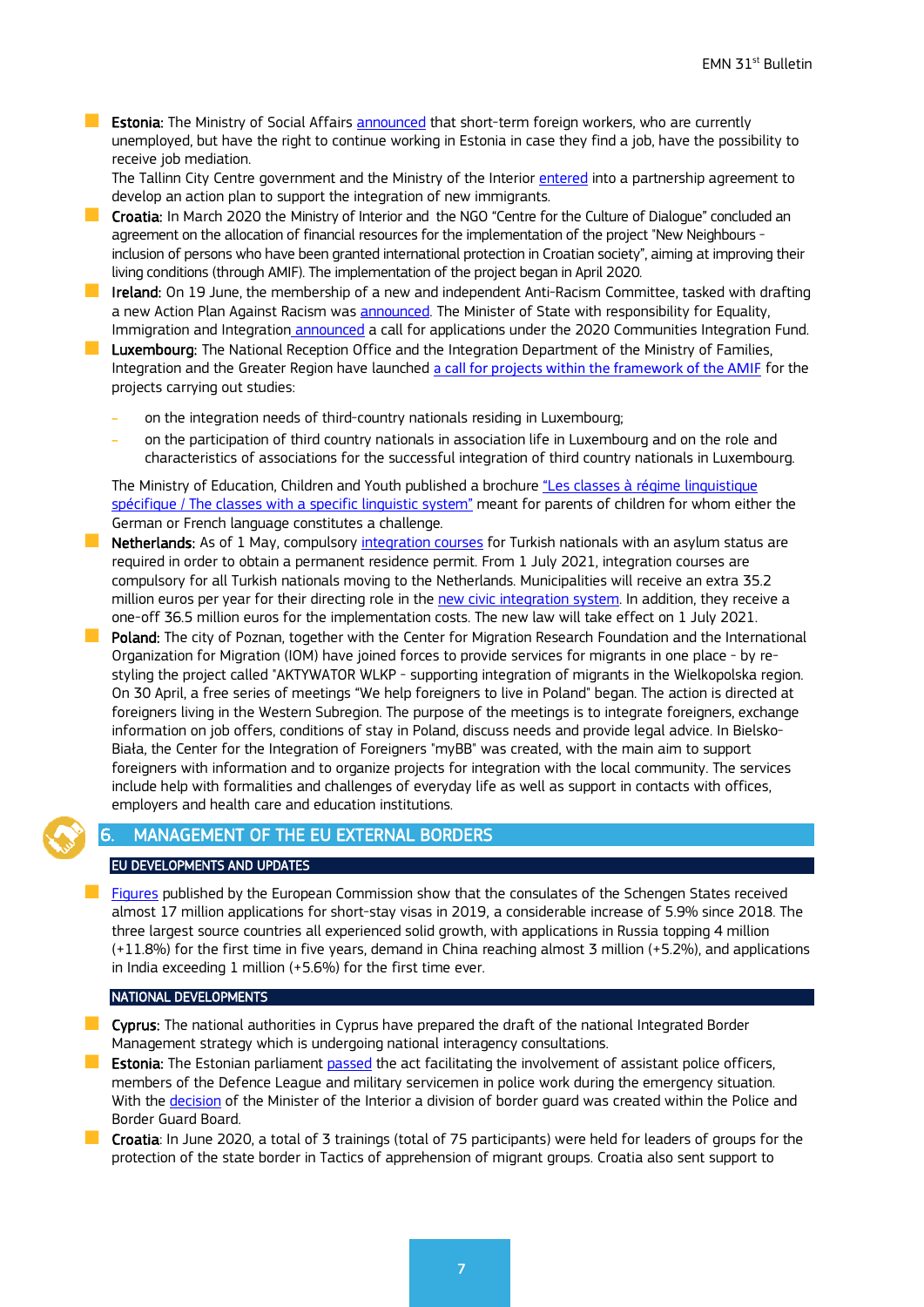Greece in the context of a Frontex Rapid Border Intervention EVROS, by sending police officers and technical equipment for the surveillance of the Greek-Turkish border.

Poland: Polish border guards are continuing their support for Macedonian and Greek border officers directly protecting this border. On 10 May, the fourth group of twenty officers of the Polish Border Guard began their service on the Macedonian-Greek border. After previous briefings and familiarising themselves with the conditions of service, began patrolling the Macedonian-Greek border. They returned to Poland on 8 June.

# <span id="page-7-0"></span>**IRREGULAR MIGRATION & RETURN**

#### EU DEVELOPMENTS AND UPDATES

No new developments

#### NATIONAL DEVELOPMENTS

- **Austria:** In April, a [regulation](https://www.ris.bka.gv.at/Dokumente/BgblAuth/BGBLA_2020_II_177/BGBLA_2020_II_177.html) re-introduced temporary border controls between 15 May 2020 and 11 November 2020 at the internal borders with Slovenia and Hungary to maintain law, order and public safety. During this period, internal borders may only be crossed at points of entry.
- **Cyprus:** The Cyprus Authorities in cooperation with Frontex launched a return operation from Larnaca airport to Tbilisi of Georgia. The operation took place on 26 May 2020 and 107 Georgian national were returned safely to their home country. According to Frontex, this operation is considered to be the largest voluntary return operation coordinated by Frontex so far.
- **Czech Republic:** In April, the Czech Republic launched a project supported from AMIF focused on improving return infrastructure. The implementation of the project will enhance both personal and technical capacities of the Ministry of Interior in the area of return with the aim to increase the number of returns and streamline return procedures.
- **Estonia:** The parliament [approved](https://www.siseministeerium.ee/en/news/adopted-amendments-law-prevent-disregard-rules-employment-estonia) amendments to the Aliens Act, the Income Tax Act and the Taxation Act, the aim of which is to prevent disregard for the rules of employment in Estonia. Additionally, a new surveillance measure – appearing for counselling – was [adopted](https://www.riigiteataja.ee/en/eli/530062020004/consolide) to legislation.
- **Croatia:** On 2 June, the training of trainers for fingerprinting for EURODAC (European Asylum Dactyloscopy Database) was carried out as part of the EMAS project called "Strengthening of border control activities at the Croatian part of the external border due to increased migration pressure".
- **If taly:** A [proposal](https://www.interno.gov.it/sites/default/files/allegati/documento_immigrazione_cipro_italia_grecia_malta_spagna.pdf) for the recognition of specific maritime borders, relocation and repatriation has been presented on 5 June. The document was shared by Cyprus, Greece, Italy, Malta and Spain in view of the forthcoming negotiations on a new EU migration strategy.

On 26 May 2020 patrolling activities at the Italian-Slovenian border were initiated. As a result of that, 60 soldiers were deployed as part of the "Safe Streets" operation.

On 10 June 2020, Montassar Yaakoubi, a partner of the Tunisian national Anis Amri responsible for the deadly 2016 attack on a Berlin Christmas market, was repatriated to Tunisia on a special flight, pursuant to the expulsion order.

**Poland:** According to Polish Board Guard data, during the period April - May 2020, 919 foreigners fulfilled the decision to return (voluntarily or forcibly), mainly by land. Due to the announcement of the pandemic in the period April-June 2020, the implementation of all transfers under the Dublin III Regulation was suspended.

## <span id="page-7-1"></span>8. ACTIONS ADDRESSING TRAFFICKING IN HUMAN BEINGS

### EU DEVELOPMENTS AND UPDATES

No new developments.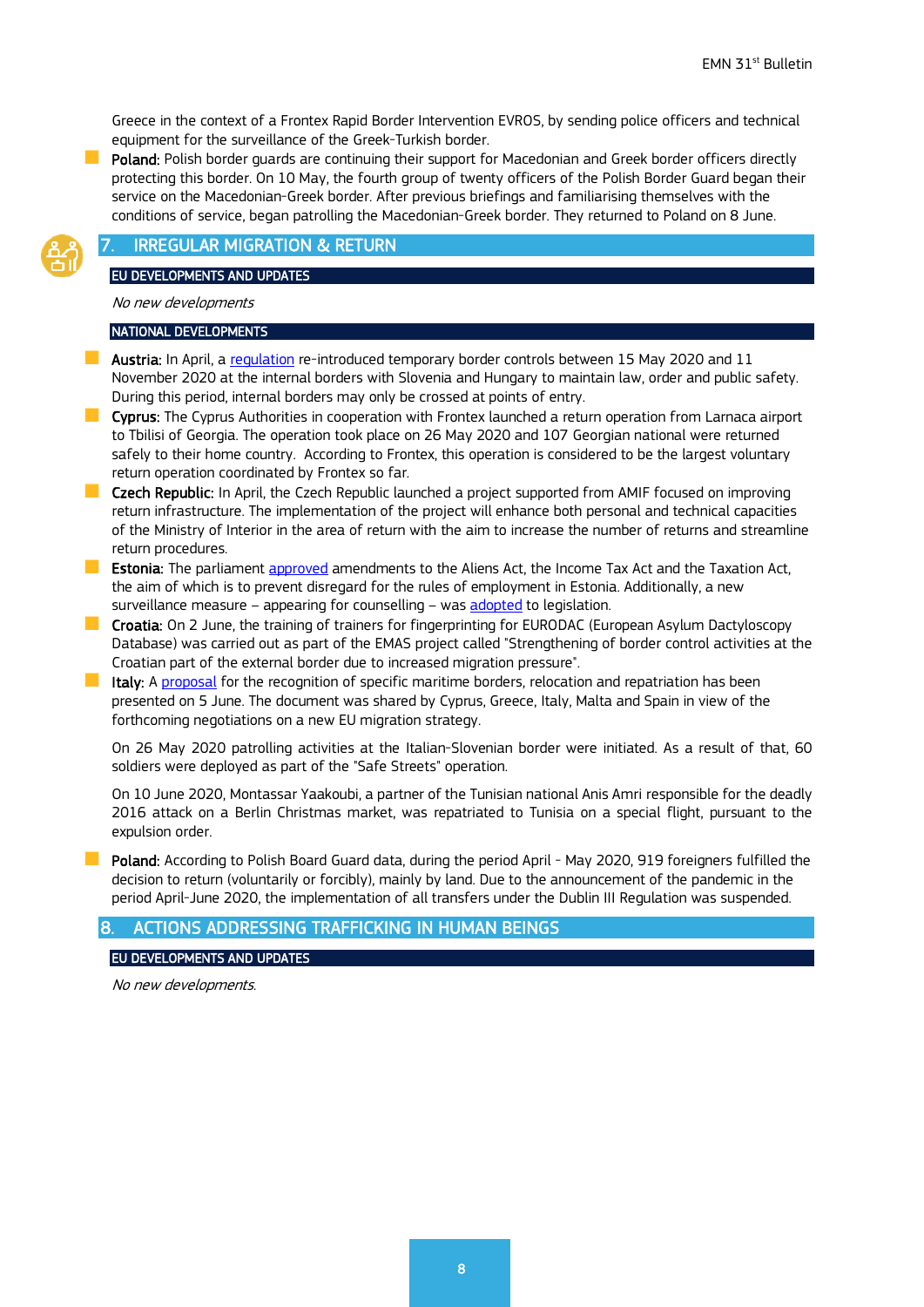#### NATIONAL DEVELOPMENTS

**Belgium:** Myria, the Federal Migration Centre and national independent rapporteur on human trafficking.



recently [published](https://www.myria.be/en/publications/2019-annual-report-trafficking-and-smuggling-of-human-beings) the [English](https://www.myria.be/en/publications/2019-annual-report-trafficking-and-smuggling-of-human-beings) version of its 2019 annual report on trafficking and smuggling of human beings. This report focuses this year on providing victims with legal aid and information about their rights. Myria also published an [English](https://www.myria.be/en/publications/myriadoc-10-belgium-on-the-road-to-the-united-kingdom) version of its 2019 report on transit migration to the UK.

Bulgaria: Officers of the "Combating Organised Crime" General Directorate participated in several events related to trafficking of human beings including a webinar on "Gender-specific measures in investigating trafficking in human beings" organised by the EU Agency for Law Enforcement Training CEPOL. The webinar aimed to achieve a better understanding of gender specifics within the investigations of all forms of trafficking in human beings, as well as to increase the qualification of law enforcement authorities in reference to the measures applied from the moment of identification to the moment of protection of women and girls victims of crime.

Croatia: On 8 June 2020 a virtual

meeting of the EU Network of National Rapporteurs and/or Equivalent Mechanisms (NREMs) was held under the auspices of the HR Presidency. The main topic was the New EU Strategy towards the Eradication of THB. On 9 June 2020 the Croatian Government Office for Human Rights and Rights of National Minorities held the first meeting of the Working Group for the development of Protocol on Data Exchange for Identification of Human Trafficking Victims.

**Finland:** The National Assistance System for Victims of Human Trafficking seeks to develop the working life skills and competence of victims of human trafficking. The new IKUT [project](https://icfonline-my.sharepoint.com/personal/n108862_icf_com/Documents/Documents/Documents/EMN%20associate%202020/%EF%83%AA%09https:/migri.fi/en/-/ainutlaatuinen-hanke-kehittaa-ihmiskaupan-uhrien-tyoelamaosaamista) is one of the first European projects to focus on the working life skills of victims of human trafficking.

 $\blacksquare$  Hungary: Following the successful implementation of various projects in the field of fight against human trafficking in the past years, new large-scale projects are about to start financed by the Internal Security Fund of the EU (with the co-financing of the Hungarian government).

# Judgment of the European Court of Justice

[Case C-36/20 PPU](http://www.europeanmigrationlaw.eu/en/articles/news/court-of-justice-judgment-detention-of-asylum-seekers-ministerio-fiscal-case-c-3620-ppu.html)

According to this judgement, judicial authorities adjudicating on the detention of a third-country national without a legal right of residence can receive an application for international protection and must inform the person concerned of the specific procedures for lodging such an application. In the same line, a person who has expressed an intention to apply for international protection before authorities which are competent to receive that application cannot be held in detention on the ground that there is not sufficient accommodation available in humanitarian reception centres.

The IOM office in Budapest will launch an awareness-raising campaign in the framework of the project entitled "Don't let it happen, don't make it happen!" aiming to reach at least 1 million people. The campaign will also put emphasis on the reduction of the deliberate use of services provided by victims of trafficking.

Another project entitled "Complex assistance to victims of human trafficking" will be implemented by the Ministry of Justice in partnership with the Hungarian Baptist Aid. It aims to provide assistance to 50 victims, including some new forms of victim support services, such as rescue and safe transport; to this end a rescue car will be procured for the NGO.

**Lithuania**: The Lithuanian Ministry of the Interior has released a [report](https://vrm.lrv.lt/uploads/vrm/documents/files/LT_versija/Viesasis_saugumas/Prekyba_zmonemis/2019%20m%20kovos%20su%20prekyba%20zmonemis%20situacijos%20Lietuvoje%20apzvalga_LP%2B.pdf) on the situation concerning countertrafficking in Lithuania in 2019. The report states that 39 persons were recognized as victims of trafficking in human beings during the pre-trial investigations (4 of these people were third country nationals).

**Latvia:** The "Navigating through your supply chain – Toolkit for prevention of labour exploitation and [trafficking"](http://www.trafficking.lv/en/new-toolkit-and-guide-released-to-help-businesses-prevent-labour-exploitation-and-trafficking-in-local-supply-and-subcontracting-chains/243) is developed in the EU-funded FLOW-project by the European Institute for Crime Prevention and Control (HEUNI) and partners. It will assist companies in this by demonstrating the associated risks and how involvement in such scenarios can be effectively avoided. $1$ 

Poland: On 10 April 2020, The Council of Ministers of the Republic of Poland has adopted the National Action Plan for Combating Trafficking in Human Beings for 2020-2021. The aim of the document is to intensify

<span id="page-8-0"></span> $1$  Different language versions (in the FLOW [project](http://www.trafficking.lv/en/flows-of-illicit-funds-and-victims-of-human-trafficking-uncovering-the-complexities-flow) members' languages Bulgarian, Estonian, Finnish and [Latvian\)](http://www.cilvektirdznieciba.lv/lv/klaja-nak-jauni-riki-un-rokasgramata-lai-palidzetu-uznemumiem-noverst-darbaspeka-izmantosanu-un-tirdzniecibu-vietejas-piegades-un-apaksligumu-kedes/244) as well as physical copies will be published in 2020.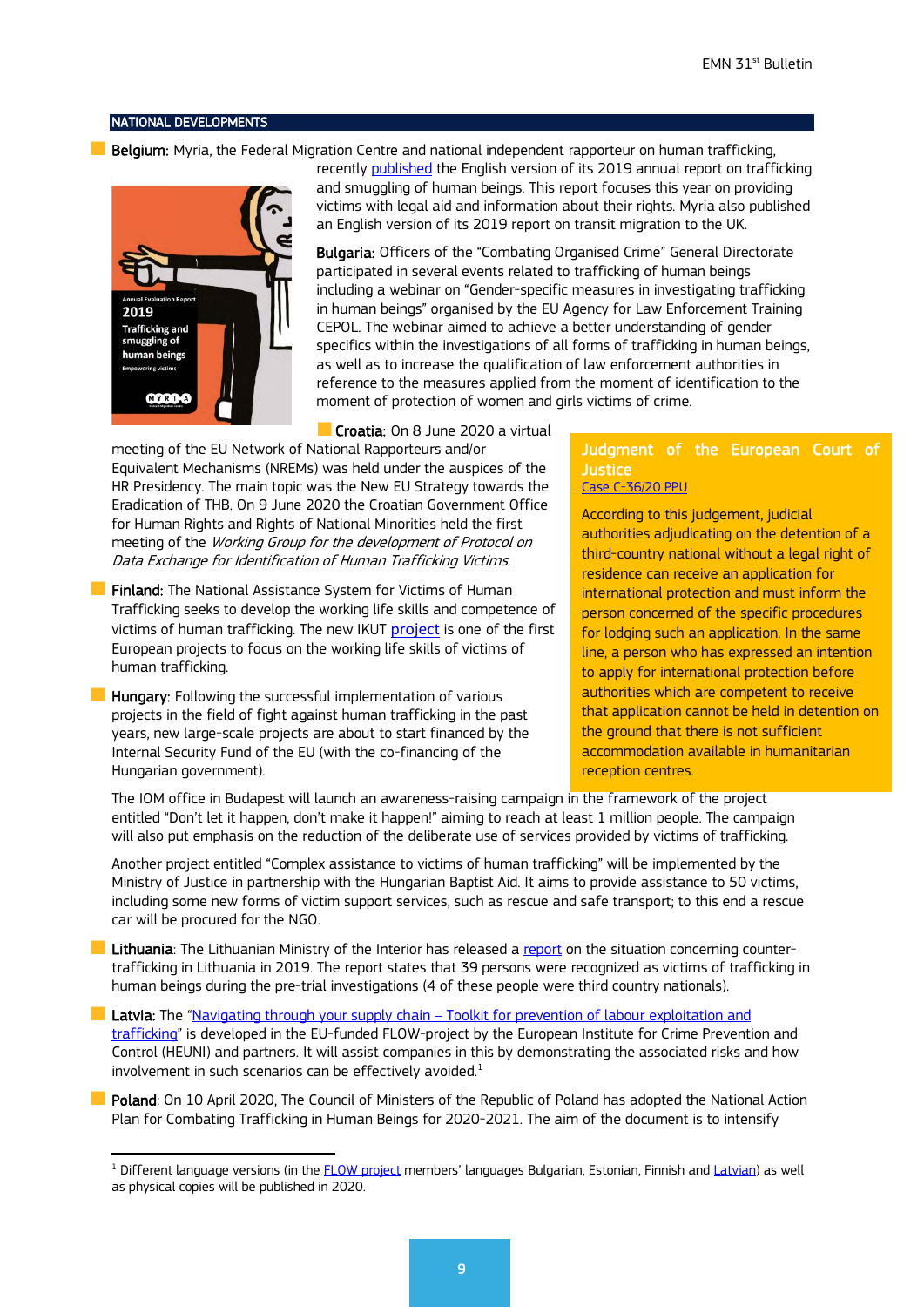prevention activities, strengthen the role of the Voivodship Teams for Combating Trafficking in Human Beings and introduce corrective actions in order that all parts of the anti-trafficking system are complementary. Therefore, the schedule for implementation of the National Action Plan for Combating Trafficking in Human Beings for 2020-2021 was developed, which was discussed at the monitoring group, as well as at the meeting of representatives of Voivodship Teams for Combating Trafficking in Human Beings

**Portugal:** Leaflets were produced and disseminated within the context of the campaign "I'm an immigrant" worker. How can I stay in Portugal?" in the framework of the National Action Plan for the implementation of the Global Compact for Migration. The leaflets are translated in English, Arabic, Bangla, Bulgarian, Indi, Moldovan, Romanian, Russian, and Ukrainian.

Greece: Law 4689/2020, which amended Law 3811/2009, establishes that the right to compensation for the victims of trafficking who were exploited in Greece concerns not only the victims residing in Greece or in an EU state, but also those residing in third countries. Moreover, Law 4689/2020 reduced the fee for claiming the above-mentioned right to  $\in$  50.

On 4 June a meeting of the parliamentary sub-Committee on Combating Trafficking and Human Exploitation on the protection of Unaccompanied Minors from the crime of Human Trafficking was held, with the participation of the National Rapporteur on Combating Trafficking in Human Beings and the Special Secretary for the unaccompanied minors of the Ministry of Migration and Asylum.

## <span id="page-9-0"></span>9. EXTERNAL DIMENSION

#### EU DEVELOPMENTS AND UPDATES

In April, the Commission published updated information and factsheets on the Regional Development and [Protection Programmes](https://ec.europa.eu/home-affairs/news/20200427_regional-development-protection-programmes-north-africa-projects-implementation_en) (RDPPs) in North Africa. RDPPs in North Africa and the Horn of Africa are an important part of the European Agenda on Migration. They were set up in 2015 and their aim is to assist third countries to address the protection and developmental needs of migrants, refugees and asylum seekers, support the efforts of the migrant and refugee hosting communities, and build capacities of the authorities.

#### NATIONAL DEVELOPMENTS

**Luxembourg:** On 26 May 2020, the Minister of Foreign and European Affairs participated in *the international* [donors videoconference in solidarity with Venezuelan refuges and migrants.](https://gouvernement.lu/fr/actualites/toutes_actualites/communiques/2020/05-mai/27-asselborn-conference.html) The Minister of Foreign and European Affairs took this occasion to announce Luxembourg's new contribution to the cause of € 900 000 which has been made [available](https://gouvernement.lu/fr/actualites/toutes_actualites/communiques/2020/05-mai/27-asselborn-conference.html) to the Directorate for Development Cooperation and Humanitarian Affairs. **Latvia:** On 30 June, the Cabinet decided to extend the period of participation of one official of the State

<span id="page-9-1"></span>Border Guard to the EU Monitoring Mission in Georgia (EUMM Georgia).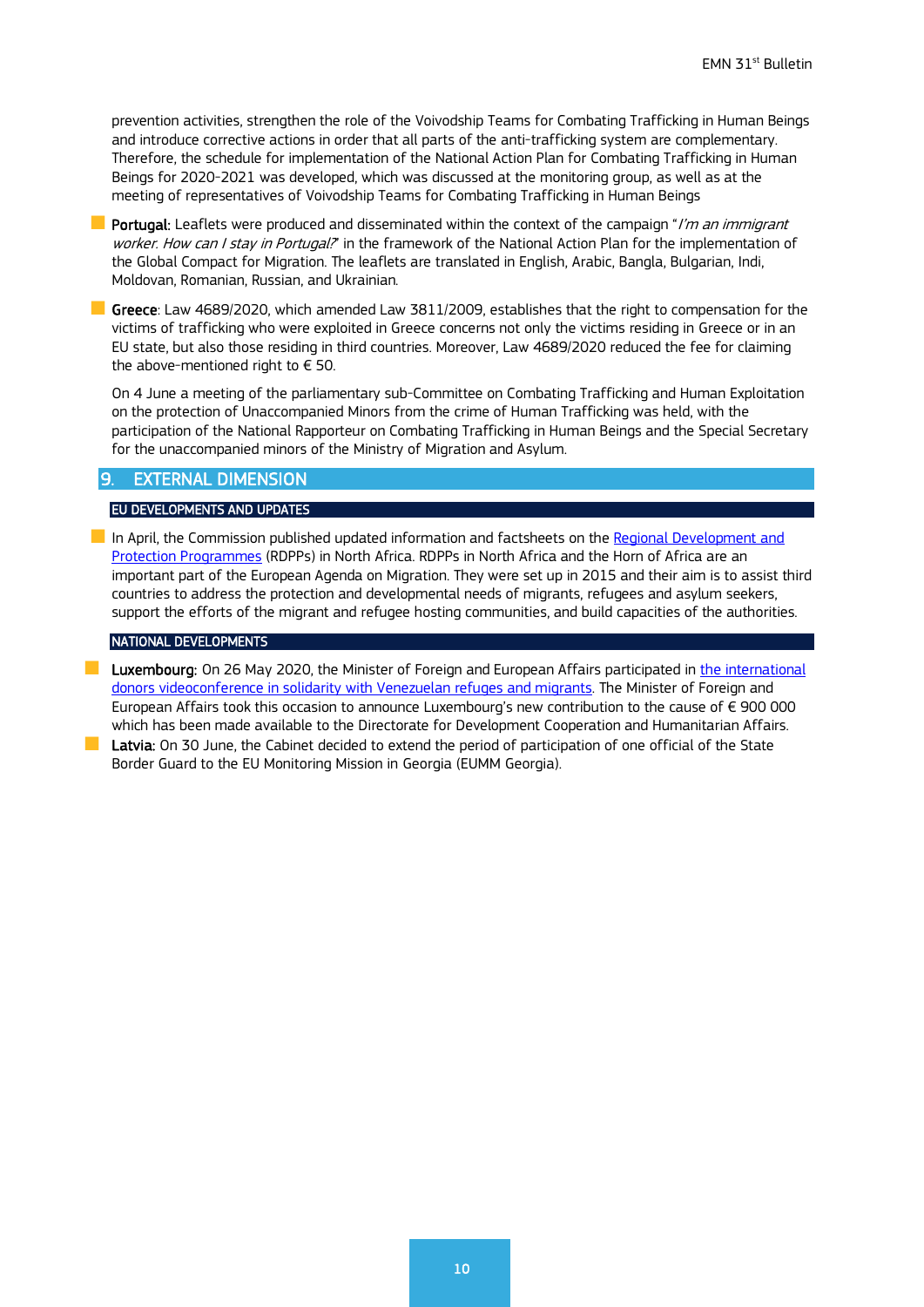$\begin{array}{c} \hline \end{array}$ 

## ANNEX: EU & COMPLEMENTARY STATISTICS, ADDITIONAL INFORMATION, OTHER EMN OUTPUTS AND UPCOMING EVENTS



Figure 1: Asylum applications in the EU-27, January 2018 – March 2020

Source: Eurostat *[migr\_asyappctzm]*, total asylum applicants, extracted on 2 July 2020.



Figure 2: First time asylum applicants and subsequent applicants (together, total asylum applicants) in the EU-27 and Norway, Q1 2020 (quarterly data)

Source: Eurostat [\[migr\\_asyappctzm\],](http://appsso.eurostat.ec.europa.eu/nui/show.do?dataset=migr_asyappctzm&lang=en) accessed on 2 July 2020.

## Updates on EU legislation transposition

**Estonia:** On 3 June Estonia transposed the EU return directive's Article 18, which allows the MS to change the conditions of detention of foreigners in case a large amount of irregular migrants should arrive to MS.